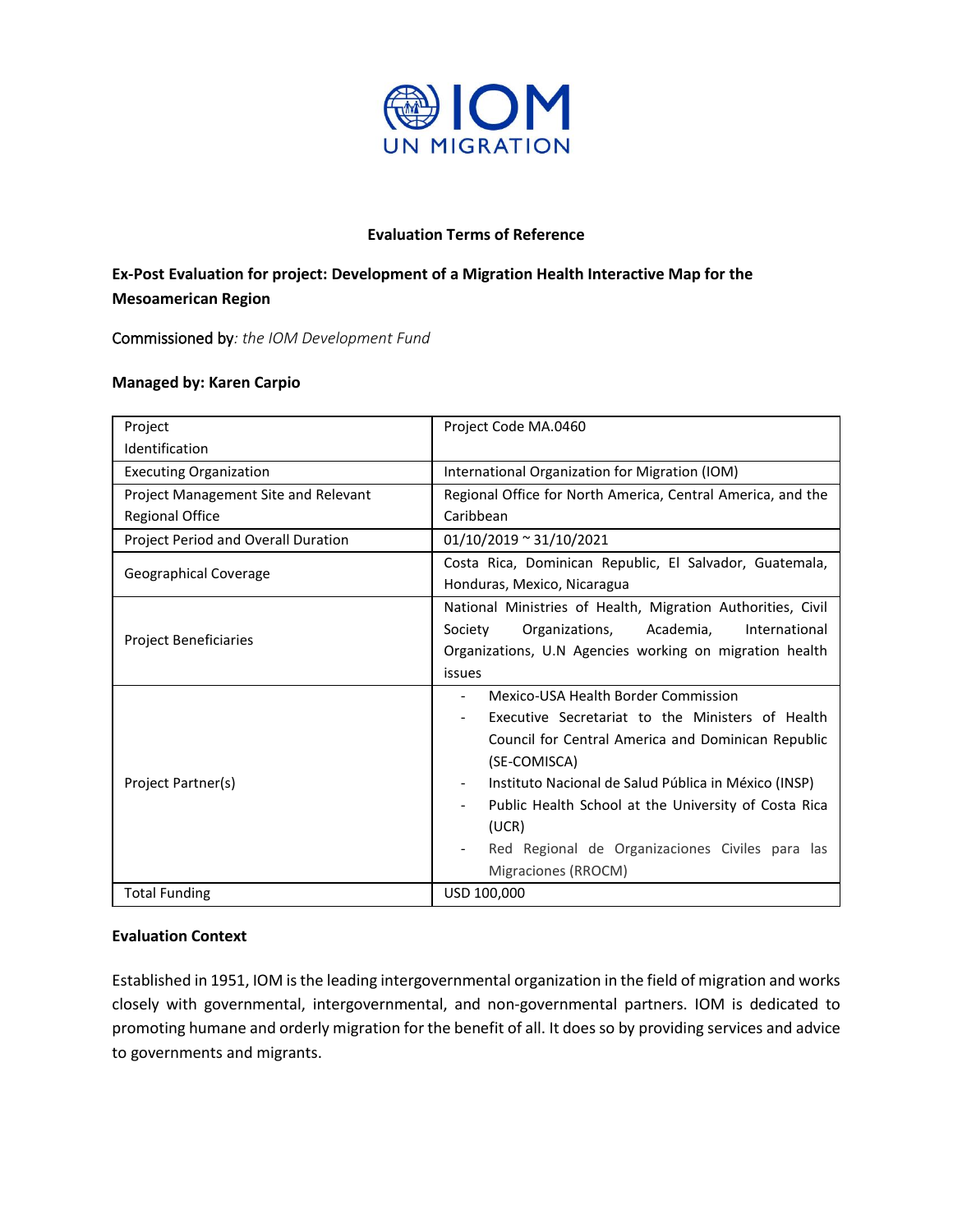

Migration management is a process that requires more coordination and consensus between the countries. The generation, systematization and access to information and data related to migration serves as the basis to guide the efforts of the States in the development of migration policies based on evidence. In turn, evidence-based migration policies are an inherent part of good migration governance. Information and data, on the one hand and policies based on them, are essential elements for the fulfillment of goals 10.7 and 17.18 of the 2030 Agenda.

However, there are multiple challenges to ensure the availability of up-to-date and real-time information and data on migration. In addition, there are obvious limitations in the coordination between countries for the exchange of them.

The IOM Development Fund (IDF) provides a unique global resource aimed at supporting developing Member States in their efforts to strengthen their migration management capacity. The fund, through "seed funding" for innovative projects has addressed the capacity-building needs of eligible Member States.

The project **"Development of a Migration Health Interactive Map for the Mesoamerican Region"** aimed to combine facilitated access to strategic information on migration and health to strengthen stakeholders' capacities to use this information to develop robust health policies and actions that protect migrants' right to health, in line with international recommendations and standards. The project proposed to do so through the development of a Migration and Health Interactive Map to facilitate access to complex migration and health data with an easy-to-use interactive tool for a broad range of users. The development of an executive capacity-building project strengthened the beneficiaries' capacity to use the data available in the Interactive Map to develop evidence-based, gender-focused and migrant-sensitive public health policies and projects in Mesoamerica.

As per the Fund, all projects must undergo an ex-post evaluation commissioned by the Fund.

#### **Evaluation purpose**

The overall purpose of this external ex-post evaluation is to assess the relevance of project design, coherence of the interventions in relation to other interventions, the effectiveness and performance of the project, the efficiency of project management and implementation, the impact and sustainability of the project. Additionally, the evaluation will draw out lessons learned and good practices that will inform the development of future projects. Cross-cutting themes such as gender mainstreaming will be analysed when relevant. The donor will use the findings of the evaluation in its decision-making on the use of the Fund as seed funding, and on regional project management, and IOM staff and the Regional Thematic Specialists will use the results to inform future programming.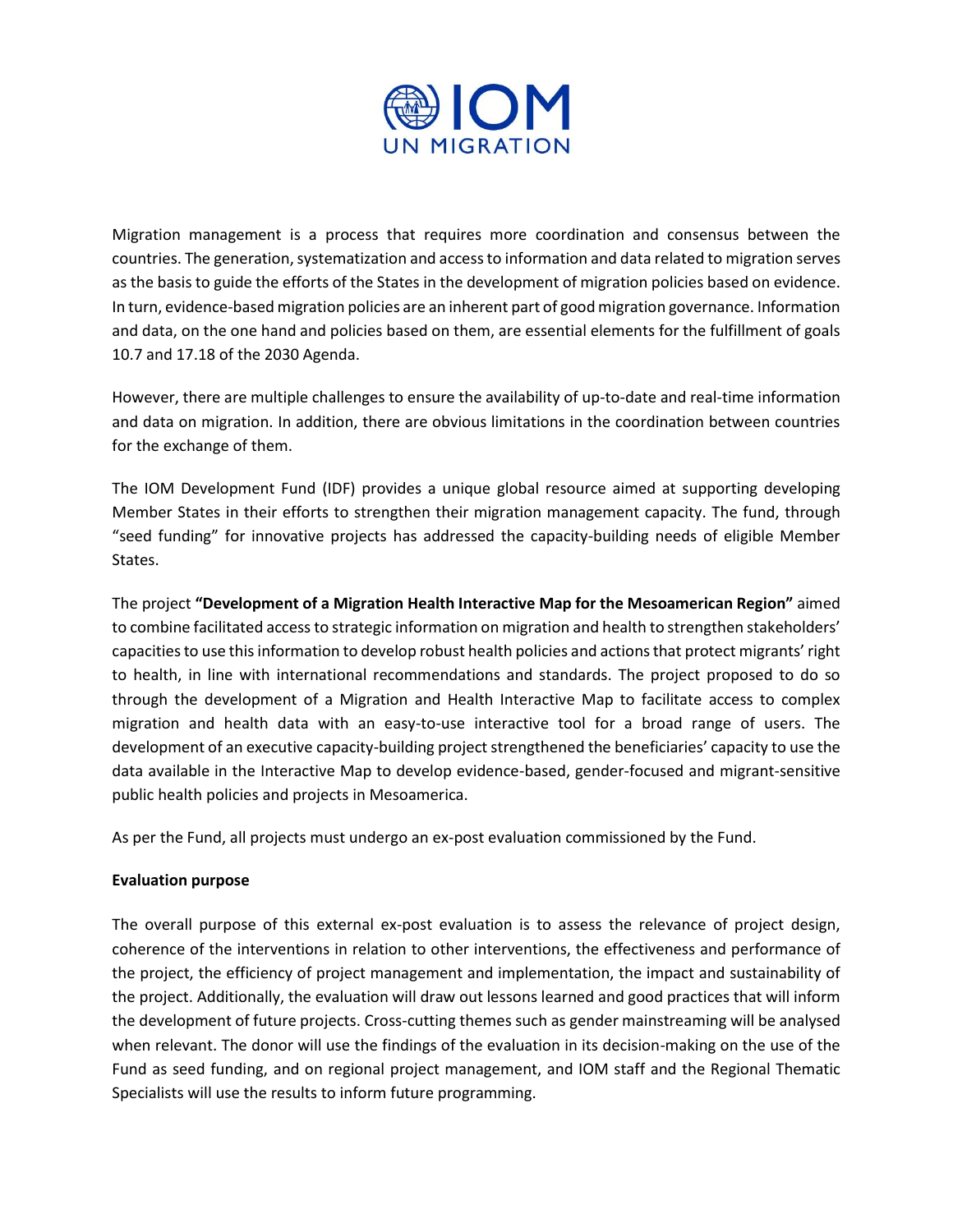

#### **Evaluation scope**

The evaluation will cover the period of the project implementation from October 1st, 2019, to 31 October 2021, and will analyse all activities delivered including all capacity-building trainings, development of the interactive tool, coordination efforts and others. The evaluation will also include all content made available on the interactive tool. The evaluation should focus on the countries covered by the project: Costa Rica, Dominican Republic, El Salvador, Honduras, Guatemala, Mexico, and Nicaragua.

#### **Evaluation criteria**

Given these purposes this evaluation will cover relevance, effectiveness, efficiency, coherence of the interventions, impact, and sustainability. The analysis will also cover the relevance of the data made available on the interactive health map for the targeted beneficiaries. The specific evaluation questions are below.

#### **Evaluation questions**

#### *Relevance*

- To what extent were the needs of beneficiaries and stakeholders considered during project design?
- Was the project designed based on a solid rationale/needs assessment?
- Are the project activities and outputs consistent with the intended outcomes and objective?
- Is the project aligned with and supportive of IOM national, regional, and/or global strategies and the Migration Governance Framework and the Strategic Results Framework?
- Are the data collected and made available on the interactive map relevant to the initial intent and for use by the targeted beneficiaries?
- To what extent does the project contribute to the achievement of the goals set out by the Global Compact for Migration (GCM)?
- To what extent does the project contribute to advancing the Sustainable Development Goals (SDGs)?

#### *Effectiveness*

- Have the project outputs, outcomes, and the objective been achieved in accordance with the stated plans and results monitoring matrix?
- Was the collaboration and coordination with stakeholders effective?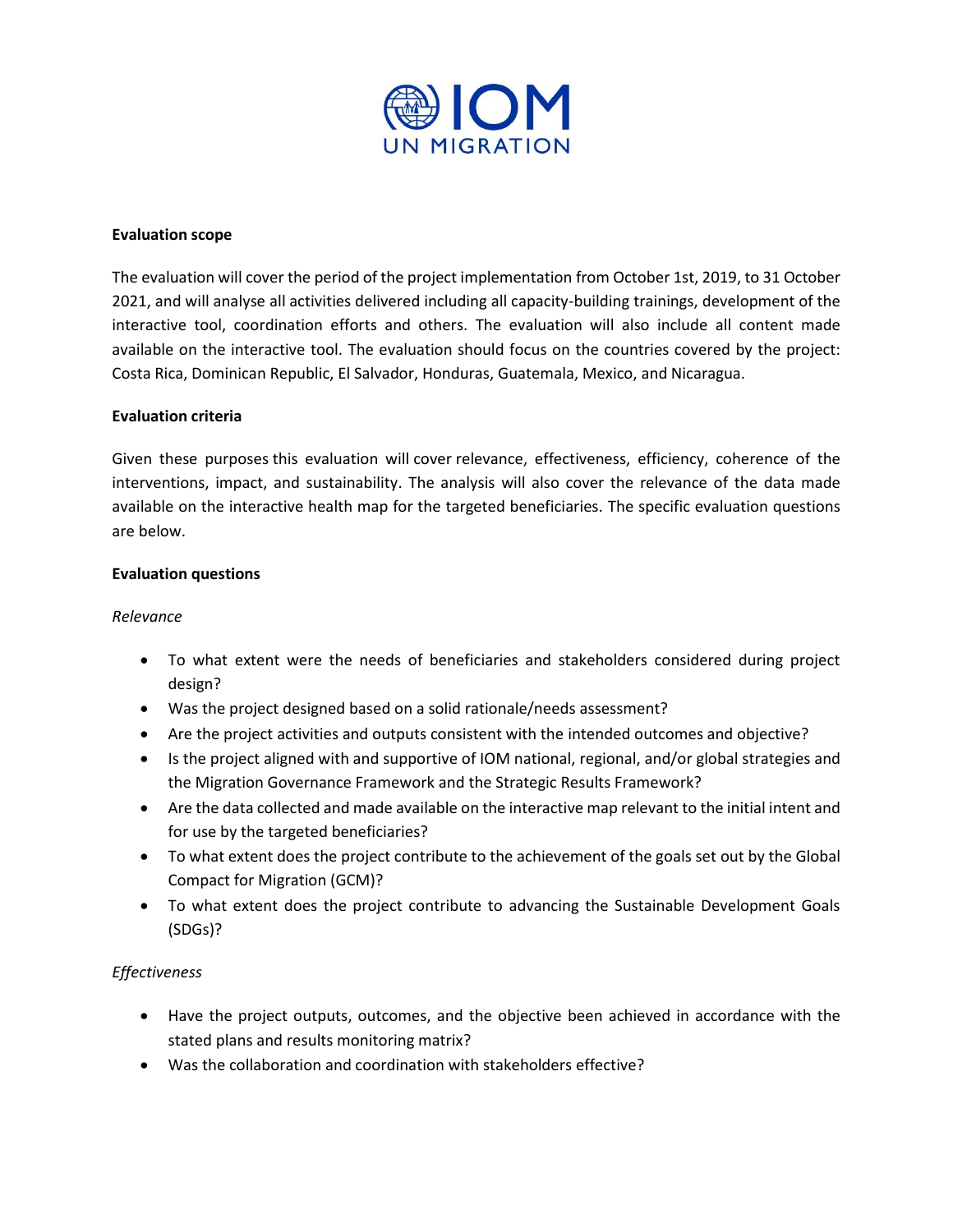

• Are the target beneficiaries able to easily access and use the content and information they are looking for on the interactive health map?

# *Efficiency and cost effectiveness*

- Were the activities implemented according to the schedule of the project work plan? If not, what were the reasons and the steps taken to complete them?
- Were challenges in project implementation identified and addressed quickly and appropriately?
- Were the project expenses incurred in line with the agreed budget, and were the costs incurred consistent with the project strategy?
- To what extent were resources efficiently used to achieve results?

#### *Impact*

- What intended or unintended positive effects were produced by the project?
- What negative and unintended effects were produced by the project, if any?
- For both cases, does the impact come from the project activities, from external factors or from both?

#### *Coherence*

- Were project activities coordinated with other actors? To what extent?
- Was the development of the health map coordinated with other actors to avoid duplication of efforts and take advantage of available synergies?

#### *Sustainability*

- Did the project take specific measures to guarantee its sustainability? How was this supported by partners and by IOM?
- What are the major factors affecting sustainability?
- Are there structures, resources, and processes in place to ensure that benefits generated by the project continue without external support?

# *Gender Mainstreaming*

• Does all relevant data on the interactive map consider different gender roles, sex, and age, and are any disparities relating to the data, project targets and/or results analyzed accordingly?

#### **Evaluation methodology**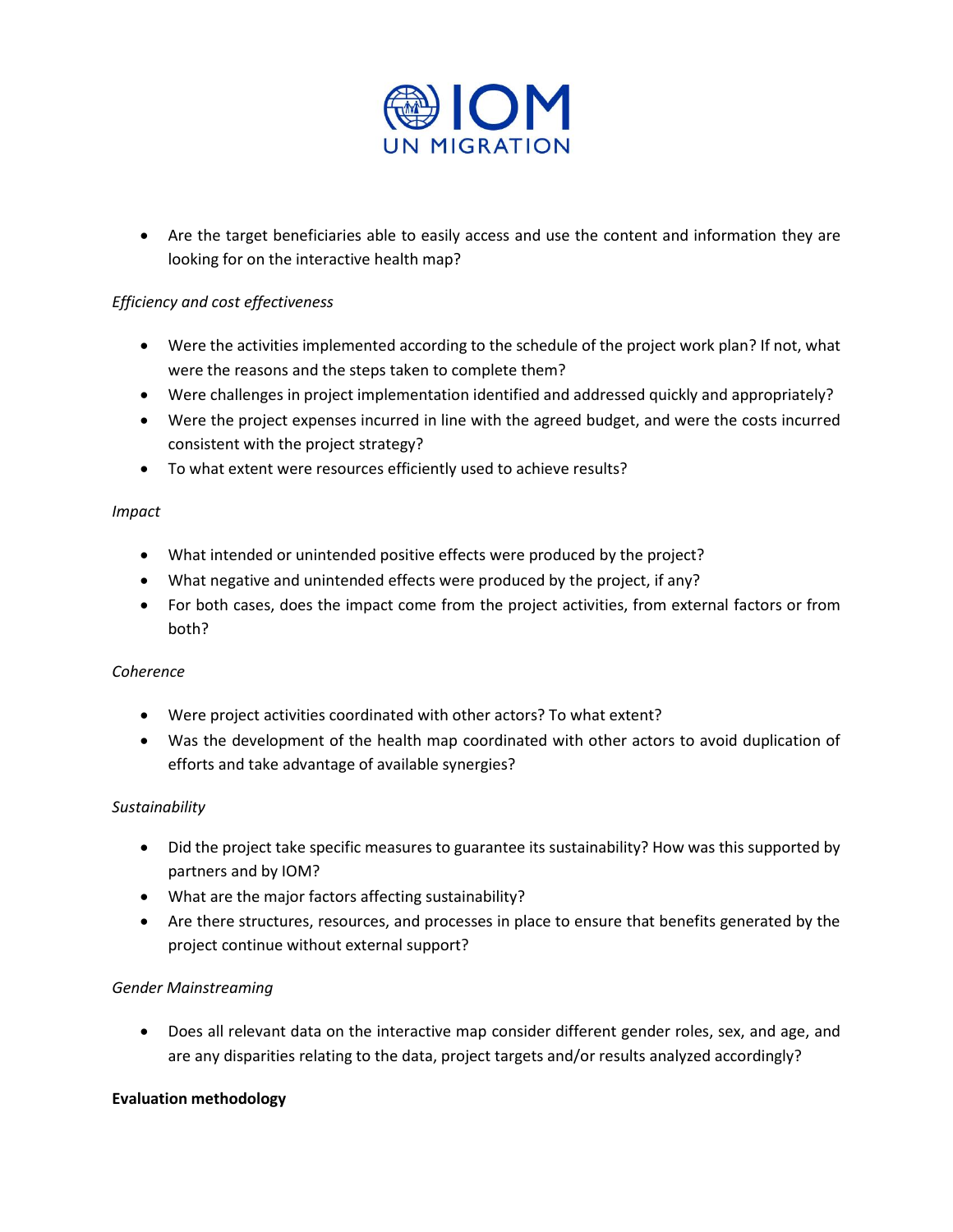

The methodology will involve a combination of desk review and in-depth interviews to gather and triangulate data from beneficiary and partner perceptions with project data (primary and/or secondary quantitative data).

The following methodology is proposed:

1. Document review:

Project documents, mid-term, and final reports; contracting consulting services documents (including Terms of Reference); reports and consulting products; published documents; concept notes for activities and workshops; lists of participants of activities and workshops; data around the usage of the tool, such as user profiles, number of users, users' geographical location, and other deemed relevant.

2. Key informant interviews:

Semi-structured interviews will be carried out with the actors involved in the planning and implementation of the project. It is made up of members of the project's reference group. The sample will be defined together with the evaluator.

Below is a proposal from the key informants that will be adjusted with the evaluator:

- 1. Focal Points per country that participated in the project's activities (7 countries)
- 2. Stakeholders from INCOSAMI (Joint Initiative on Health and Migration)
- 3. Stakeholders consulted for the development of evidence-based, gender-focused and migrantsensitive public health policies and programmes
- 4. IOM staff that implemented the project

#### **Ethics, norms, and standards for evaluation**

The evaluation must follow the IOM Data Protection Principles, UNEG norms and standards for evaluations as well as the UNEG code of conduct, and relevant ethical guidelines.

### **Evaluation deliverables**

The draft final report will be written and shared with relevant colleagues, the Project Manager, the Regional Thematic Specialist for Migration and Health, the Regional Monitoring and Evaluation Officer as well as the Fund for comment. Once all comments are addressed, the final report will be presented to the regional office and the Fund.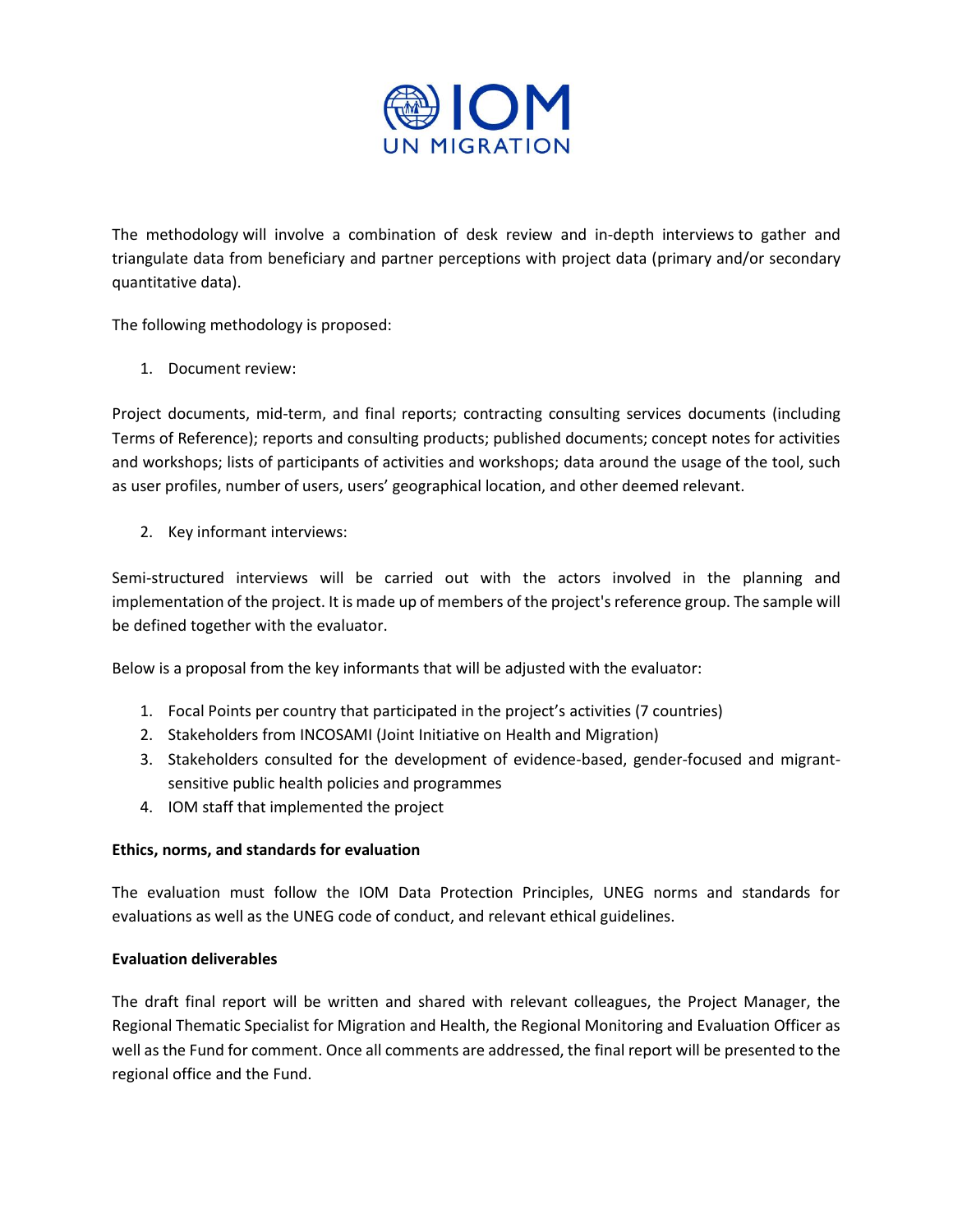

The evaluator will be expected to deliver the following products:

- 1. Inception report including an evaluation matrix
- 2. Presentation of preliminary findings to relevant stakeholders
- 3. Draft evaluation report (according to IOM format)
- 4. Final Evaluation Report in Spanish
- 5. A "Evaluation Learning Brief" using IOM´s template
- 6. A first draft Management Response Matrix

#### **Evaluation workplan**

| <b>Activity</b>                                                     | Days | Responsible                                         |
|---------------------------------------------------------------------|------|-----------------------------------------------------|
| Desk review                                                         | 10   | Evaluator                                           |
| Inception report with Evaluation Matrix                             | 5    | Evaluator                                           |
| Data collection                                                     | 10   | Evaluator                                           |
| Information processing and preparation of initial draft report      | 15   | Evaluator                                           |
| Initial report draft review                                         | 10   | Project Coordinator / RO San José /<br><b>Donor</b> |
| Final Report Evaluation Learning Brief + Management Response Matrix | 10   | Evaluator                                           |

#### **Evaluation budget**

A total budget of USD 5,000 has been allocated for the ex-post evaluation of the Project. The budget covers all expenses related to the evaluation process, including translations, data analysis, graphic design, among others. Applications exceeding this budget will not be considered.

#### **Evaluation requirements**

Education and Experience

- At least 5 years of experience in conducting project and program evaluations.
- Sound experience with both quantitative and qualitative research methods and analytical tools.
- Advanced university degree (Master´s degree or equivalent) in evaluation, social science, public policy, development studies, or related fields.
- Demonstrated understanding of migrant health, data analysis, and data visualization.
- Experience with global, regional, or local data landscape on migrant health data.